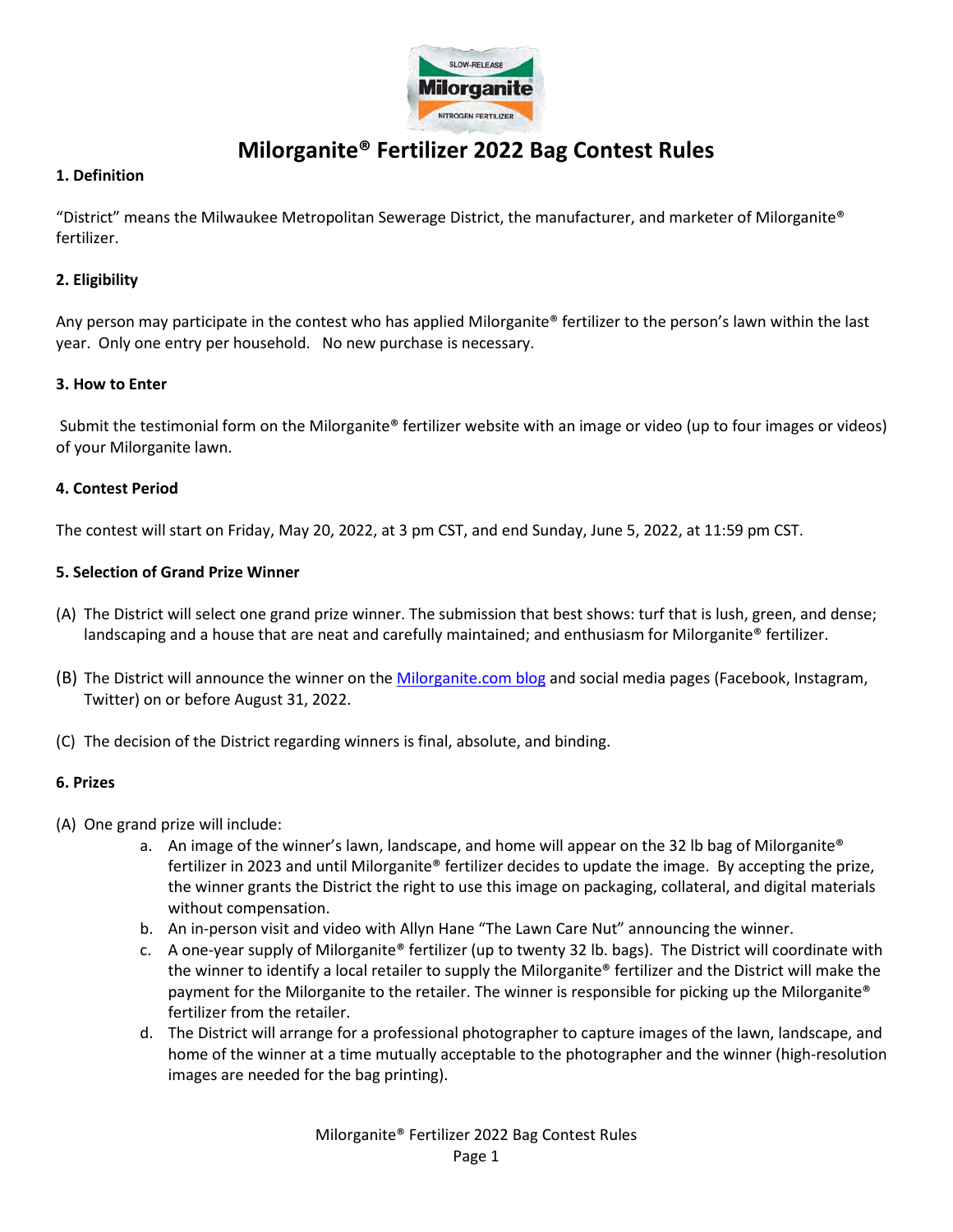

- (B) Every valid testimonial submission will receive a Milorganite® sticker and select one Milorganite® item: a t-shirt, hat, or rain gauge. If you already submitted a Milorganite® testimonial in 2022 and received an item, you will not receive another item but qualify for the bag contest.
- (C) The available t-shirt sizes are (men) M, L, XL, XXL, XXXL, and (woman) S, M, L, XL. These sizes are standard men's and woman's t-shirt sizes.
- (D) The available cap is one size fits all with an adjustable sizing strap.
- (E) Each testimonial submission must provide a shipping address.
- (F) The District will ship the selected item to the address submitted within four weeks after submission.

#### **7. Cancellation**

The District may cancel this contest at any time.

#### **8. Ineligible Contestants**

The following persons are not eligible for this contest: District employees or Commissioners, spouses of District employees or Commissioners, and dependents of District employees or Commissioners.

#### **9. Use of Submitted Information**

- (A) All submitted information becomes property of the District.
- (B) By submitting information, participants authorize the District to use the information in the District's promotional materials, advertising, website, and marketing materials, without compensation to the participant.
- (C) Participants will hold the District and its employees and Commissioners harmless from any claims of any nature arising in connection with the District's use of information submitted for this contest.
- (D) The District may release participant information when necessary to comply with the law, enforce the District's website policies, respond to public records requests, or protect the District's or others' property or safety.

#### **10. Telecommunications Risks**

The District is not responsible for any problem, error, interruption, delay, virus, bug, loss of information, or theft of information caused by telecommunication networks, internet service providers, website hosts, software, or hardware.

## **11. Waiver of Liability**

Participants waive, release, and discharge the District and its employees and Commissioners from any and all liabilities, costs, loss, damages, or expenses the participant may have that arise out of participation in this contest, including, but not limited to, personal injury or damage to property, either direct or consequential.